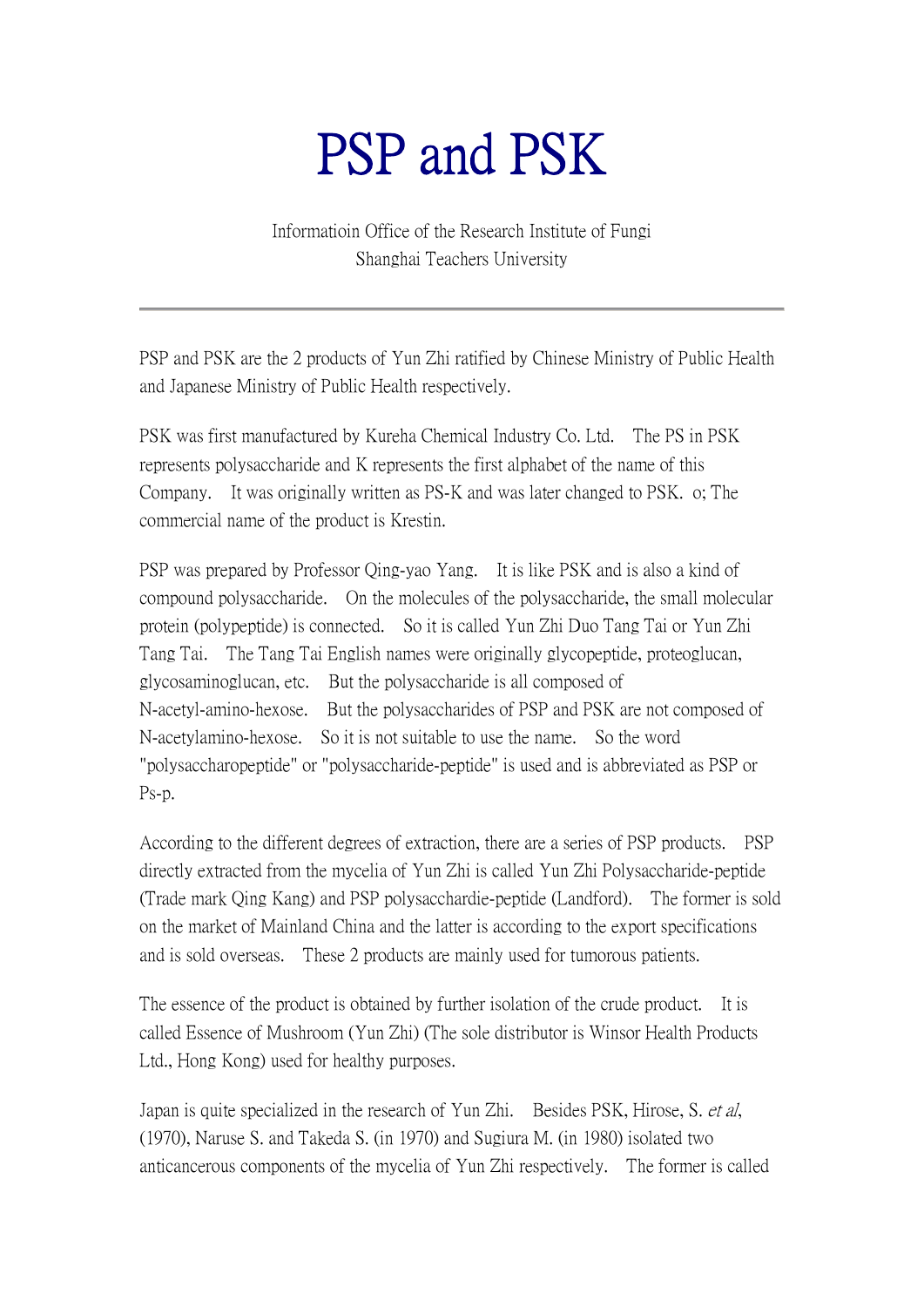ASTO and latter D--II. In addition, Ito H. et al (in 1974) extracted from the fermented mash of Yun Zhi an anti-tumor component which does not contain protein and it is called Coriolan. Its chemical components are glucans (by Hayashida S. et al, in 1992). But the above-mentioned three components still remain in the process of pharmacological research and was not used in clinical application.

Though PSP and PSK are all a kind of protein bound polysaccharide and are all extracted from the deep layer cultivated mycelia, yet they use the different strains, fermented medium and different extracted methods. Thus there is a certain difference between PSP and PSK. It is known that in the polysaccharide of PSP there is fucose, while there is no fucose in PSP, which contains arabinose and rhamnose; while there are no such ingredients in PSK. On the other hand, according to the pharmacological and clinical research, PSP has the definite effect of alleviating pain and increasing appetite, while there is no such report on PSK.

| Comparison of Two Characterisitics of PSP and PSK |                                              |                                    |
|---------------------------------------------------|----------------------------------------------|------------------------------------|
| Items compared                                    | Similarities                                 | Dissimilarities                    |
| Fungi                                             | Yun Zhi Coriolus versicolor (Fr.)            | PSP: Cov-1 strain                  |
|                                                   | Quel                                         | PSK: CM-101 strain                 |
| Drug produced                                     |                                              | PSP: capsule                       |
|                                                   |                                              | PSK: loose package                 |
|                                                   |                                              | PSP: brown                         |
| Powder color                                      | brown                                        | PSK: dark brown                    |
| Raw materials                                     | deep-layer cultivated mycelia (2N)           |                                    |
|                                                   |                                              | PSP: nitrogenous source: soya bean |
| Fermentation                                      | with glucose as the main carbon              | cake powder                        |
| technology                                        | source $(25^{\circ}C, 3 \text{ days})$       | PSK: nitrogenous source: peptone   |
|                                                   |                                              | and yeast cake                     |
|                                                   |                                              | PSP: isolate by alcoholic          |
| <b>Extract and</b>                                |                                              | precipitation                      |
| isolate                                           | obtained by immersion in hot water           | PSK: isolate by salting out with   |
|                                                   |                                              | $(NH_4)_2SO_4$                     |
|                                                   | protein bound polysaccharide;                | PSP: polysaccharides contain       |
| Medicinal                                         | average molecular wt. 1 x 10 <sup>o</sup> Da | larabinose                         |
| ingredients                                       | the polysaccharide is formed from            | and rhmanose, but no fucose        |
|                                                   | many monosaccahrides containing              | PSK: polysaccharides do not        |